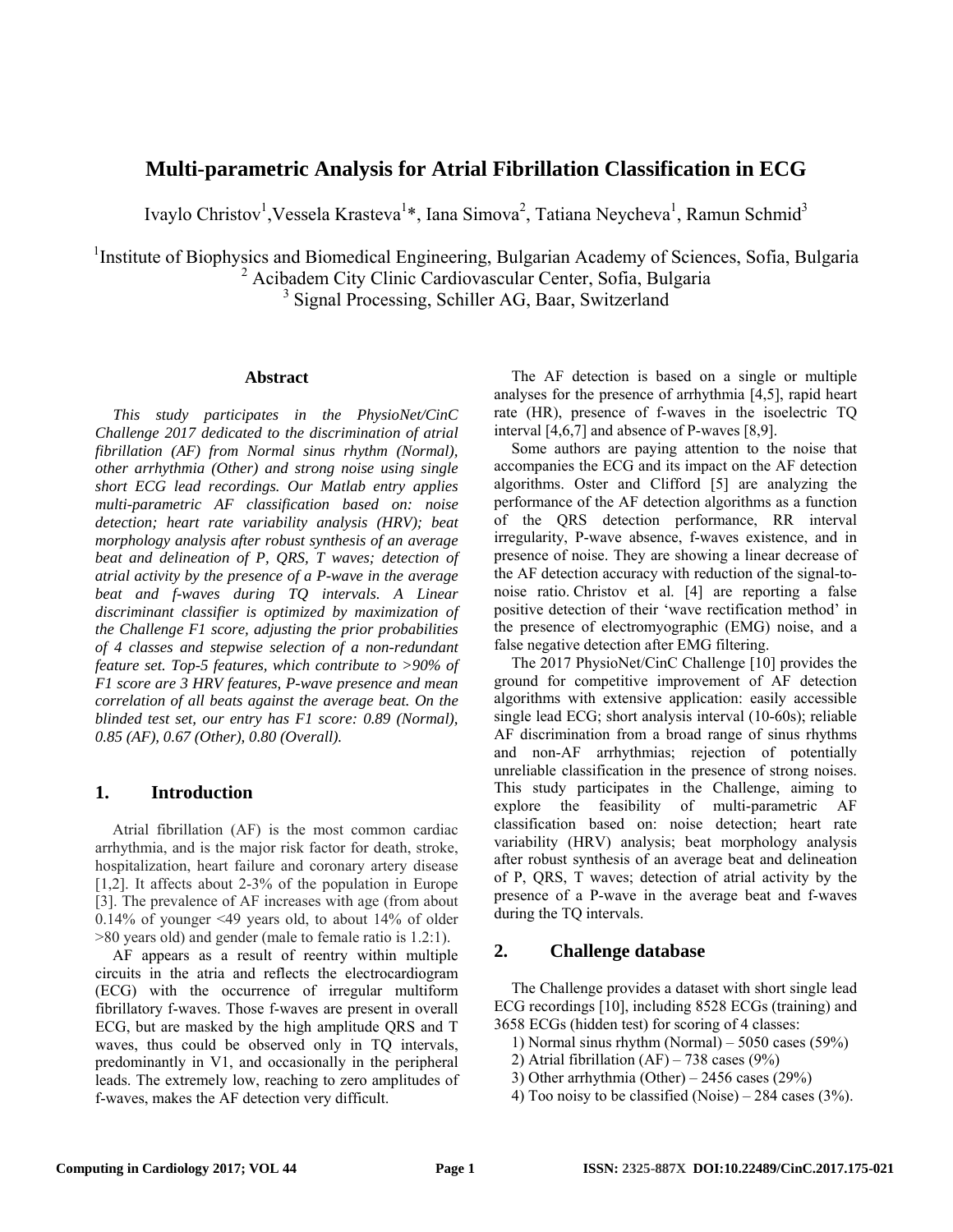# **3. Method**

The multi-parametric algorithm for analysis of the Challenge data is implemented in Matlab (MathWorks Inc.) as an off-line based processing of the available single channel ECG in its full-length (10-60s). The first analysis step is the QRS detector with a Noise correction feedback, followed by 3 feature extraction blocks: HRV analysis, average beat morphology analysis, analysis of fwaves. The calculated set of >40 features is subjected to a Linear discriminant classifier of 4 arrhythmia categories. Details for each analysis block are presented below.

# **3.1. QRS detection and Noise correction**

The QRS detector based on Pan&Tompkins algorithm [11] is relying on the energy threshold from the ECG slope, amplitude and width. Certain ECG characteristics block the correct performance of the QRS detector, therefore a noise correction is activated in cases of:

- *Low amplitude ECG:* causes QRS detector failure (no QRS is detected). The signal is stepwise amplified until the detector starts to register QRS.
- *High-frequency and high amplitude noise:* causes a false positive QRS detection during the noise, followed by a temporal  $(>=2s)$  block of QRS detector. The noise immunity is improved by zeroing the signal during 300ms around the detected noise and then the QRS detector is restarted. If RR-intervals>2s are still present, they are excluded from the RR-interval series.

# **3.2. HRV analysis**

HRV is one of the most robust signs of AF. Therefore, we respected all standard HRV measurements according to the ESC/NASPE Task Force [12]. The frequency domain measurements are, however, not considered due to potentially inaccurate spectrum calculation from the limited RR-interval series available within the short Challenge ECG recordings (10-30s).

**RR-Tachogram:** 7 features are measured for the series of all RR-intervals as: mean value (RRmean), median value (RRmedian), standard deviation (RRstd), mean deviation (RRmeand), proportions of the standard and mean deviation from the mean value (RRstd%, RRmeand%), ratio of mean-to-median value (RRrat).

**dRR-Tachogram:** 9 features are measured for the series of all RR-interval first differences as: mean value (dRRmean), standard deviation (dRRstd), median deviation (dRRmedian) and their proportions to RRmean (dRRmean%, dRRmedian%, dRRstd%), proportion of RR intervals differing by >50ms from the preceding RR interval (PNN50), square root of the mean squared differences of successive RR intervals (RMSSD) and its proportion to meanRR (RMSSD%).

**RR-Histogram:** HRV Triangular Index is used to count the total number of RR intervals divided by the number of RR intervals in the modal bin, usually reported after resampling to 128 Hz (sampling interval 7.8125 ms).

**Poincaré Plot:** 3 features are describing the geometry of the Poincaré plot  $[RR_n,RR_{n-1}]$ :

- Short-to-long term HRV is calculated as the ratio SD1/SD2**,** where SD1 and SD2 are the minor and the major semi-axes of the fitted ellipse [13].
- Variability in the temporal structure (CCM) quantifies the point-to-point (dynamic) variation of the Poincaré plot [14].
- The correlation coefficient (corRR) represents the linear fitting of all points  $[RR_n,RR_{n-1}].$

The presented example (Figure 1b) shows obvious HRV plot differences between Normal rhythm and AF.

# **3.3. Average beat morphology analysis**

**Average beat calculation:** The beat morphology is evaluated in a window [-300ms; 0.6\*meanRR] around the QRS fiducial point. A robust average beat is calculated by signal-averaging of the most sustained beats with peak-topeak amplitudes in the range mean±standard deviation of all beats in the recording. The rejected outliers are suspected as artifacts or abnormal beats with nonsustained amplitudes (Figure 1a).

**Cross-correlation analysis:** The morphologies of all beats are compared against the average beat by maximal cross-correlation (corBeat). Statistics of corBeat as a mean value, 25%, 50% percentiles of all beats evaluates the influence of atypical morphologies in the recording.

**Detection of fiducial points (R, S, Q, J, T-end, Tpeak, P-peak):** The two peaks (R, S) are distinguished as the most positive and negative extremities in a window of 140ms around the QRS fiducial point. The detection of Q, J, T-end, T-peak is adopted from our previous study [15]. P-peak is searched as the maximal amplitude deflection in the interval (Q-330ms; Q). P-peak is valid if found in a physiologically reasonable interval (Q-280ms; Q-30ms). All detected fiducial points are shown in Figure 1c.

**Calculation of intervals (QRS, PQ, QT):** QRS=J-Q, PQ=Q-Ppeak, QT=Tpeak-Q.

**Calculation of amplitudes (QRS, J, T, P):** QRS peak-to-peak is reported. The amplitudes of J, T, P points are calculated against the offset of the isoelectric Q point.

**Detection of P-wave:** P-wave is present if:

- P-peak is found in (Q-280ms to Q-30ms) interval.
- $P$ -peak sign = sign of the R-peak.
- P-peak slope  $(\pm 10 \text{ms})$  > thr1 = 0.5 $\mu$ V.
- P-peak slope  $(\pm 20 \text{ms}) > 4* \text{thr1} = 2 \mu V$ .
- P-peak amplitude  $>$  thr2 = 16% of QRSp-p amplitude.

The thresholds are optimized for the training Challenge dataset. Detected and not detected P-waves are shown for the average beat of normal rhythm and AF (Figure 1c).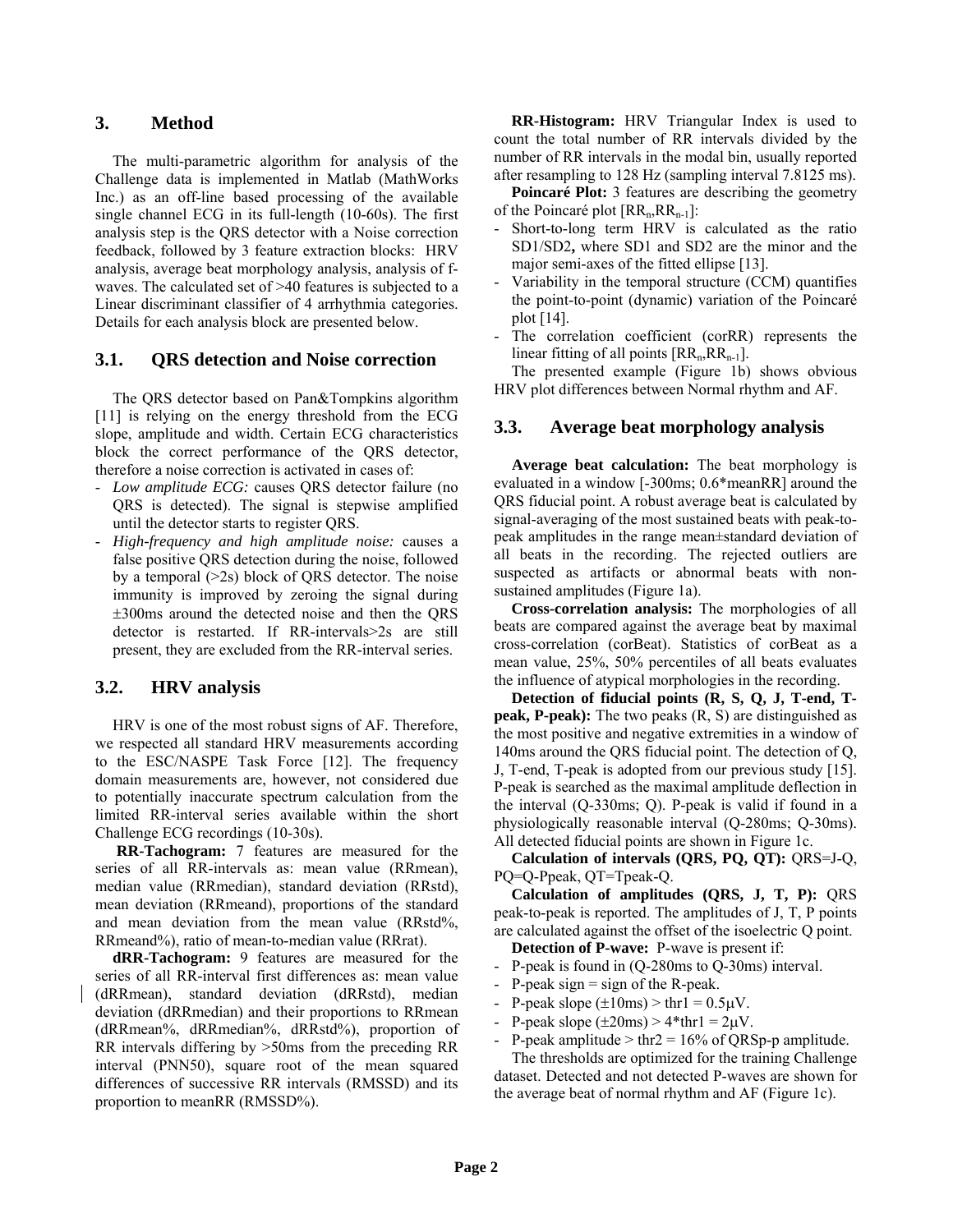

Figure 1. Two ECG recordings (30s) with annotation 'Normal rhythm' (left) and AF (right) are used to illustrate: (a) The QRS detection and rejection of non-sustained amplitudes; (b) HRV analysis plots; (c) average beat (left) and the merged T-Q signal for analysis of f-waves (right).



**Detection of atypical ventricular morphologies**  which are suggested to belong to 'Other' arrhythmia. Figure 2 illustrates four types of detected atypical beats:

- *QRS fragmentation*: inversion of the slope on the left to the R-peak, which could not be physiologically accepted as Q-point due to the short interval between the slope inversion and the R-peak  $(\leq 80 \text{ms})$  and small amplitude drop (R-fragm<30% of QRSp-p).
- *Inverted QRS and T-wave*: T wave displacement is opposite to the major deflection of the QRS.
- Left bundle branch block (LBBB): a specific case of inverted QRS and T. It is detected by two additional criteria: wide QRS>140ms, high-amplitude T>QRS/3.
- *J-shift*: Offset of J elevation or depression in respect to the Q point (absolute and normalized values).

**Calculation of curvature:** The curvature is defined as  $c=1/r$ , where r is the radius of the circle, which best fits signal data  $x(t)$ -mean( $x(t)$ ) in the least mean square (LMS) sense. The LMS problem is solved by the expression  $a(t^2+x^2)+bt+cx+d=0$ , subject to the constraint  $a^2 + b^2 + c^2 + d^2 = 1$ , where [a,b,c,d] are found by the singular value decomposition function in Matlab. The center of the circle has coordinates:  $x_c=-b/2a$ ;  $y_c=-c/2a$  and the radius is calculated as:  $r = \text{sqrt}(x_c^2+y_c^2-d/a)$ .

In our application, we define  $t=20$ ms to calculate the maximal curvature during P, QRS, T-wave, and then to report curvature ratios: maxc(QRS/P), maxc(QRS/T),  $maxc(T/P)$ , which represent the relative activity of different waves, used to distinguish abnormalities, e.g. small/missing P-waves, extremely large or low T-waves.